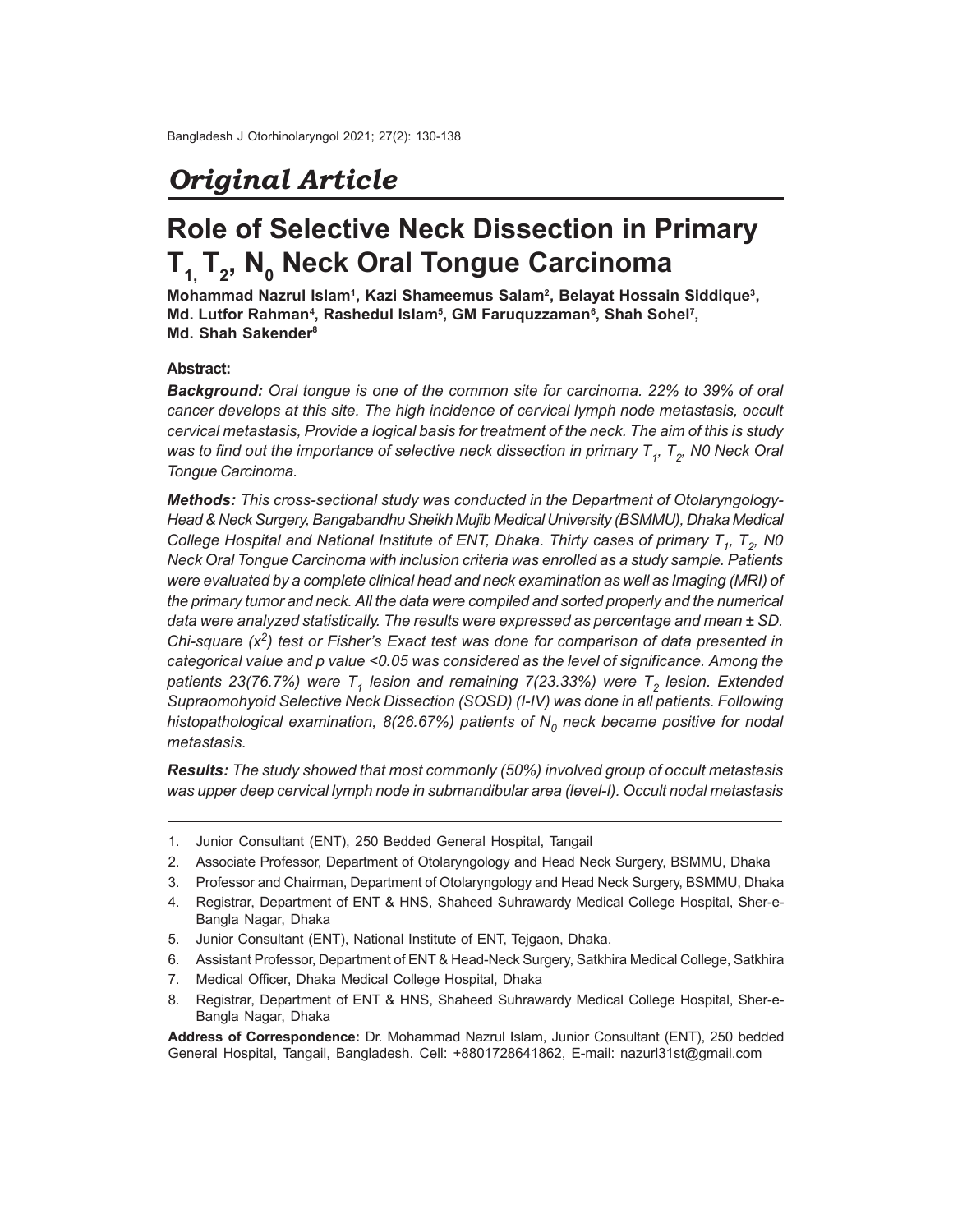*was significantly common 87.5% among male patients than females (p=0.039) and also common 87.5% among <50 years age group (p=0.023). Neck node positive was significantly more 62.5% in T<sup>2</sup> lesion (p=0.002) of oral tongue carcinoma.*

*Conclusion: In this study, we found that a number of patients had been histopathologicallly detected micro-metastases in regional neck nodes in clinically N0 patients.So, Extended Supraomohyoid Selective neck dissection (I-IV) was appropriate in T<sup>1</sup> ,T<sup>2</sup> , N0 Neck Oral Tongue Carcinoma.*

*Key words: Oral Tongue Carcinoma, Neck Node Metastasis, Selective Neck Dissection.*

## **Introduction:**

Carcinoma tongue is a common head-neck cancer. Among all oral cancer, carcinoma tongue is the commonest. Tongue squamous cell carcinoma has tendency for occult metastasis in early stage. The incidence of occult metastasis ranges from 20-30%. Oral tongue squamous cell carcinoma is very aggressive & prognosis is poor $1,2$ .

The incidence of oral cancer is high in Asian countries especially in south and south East Asia like India, Pakistan, Bangladesh, Taiwan and Srilanka. People of this subcontinent practice betel –quid chewing and tobacco smoking and alcohol consumption. These are important risk factors for cancer of oral cavity. Low socioeconomic status, diet low in nutritional value, lacking vegetables, fruits contribute risk factors. In addition, viral infections such as Human Papilloma Virus (HPV) & Poor oral hygiene are also important risk factors. The mean age of cancer of oral cavity is usually 51-55 years in most countries. Most common site is the tongue among oral cancers<sup>3</sup>.

The outcome of an early tongue carcinoma depends on various factors like age, tumor thickness or Depth Of Invasin (DOI) in underlying connective tissue, neck mode metastasis, its extracapsular spread4,5 . For measurement of tumor size & thickness, digital palpation, USG of tongue, MRI of tongue was done. Treatment of carcinoma tongue is done by Wide Excision with Neck Dissection depending upto stage of tumor. Biopsy for histopathology was done routinely<sup>6</sup>.

Local invasion & distant metastasis is more common in early tongue carcinoma. Metastasis first to sentinel node & then to other cervical lymph nodes. It has a great impact on patient's survival. Prognosis is related to tumor thickness & cervical lymph node metastasis<sup>5</sup>. Most important prognostic factor is neck node metastasis. Survival rate lowers to 50% with neck node metastasis than without neck metastasis<sup>7,8</sup>. Clinical examination had a sensitivity of 75% & specificity of 80% to detect lymph nodes. Efficacy of USG, CT and MRI is compared to detect cervical lymph node metastasis. Clinical examination and CT scan detect 75- 91% of neck metastasis<sup>9</sup>.

Byers et al<sup>10</sup>. did Supraomohyoid Neck Dissection (SOND) (level I-III) for primary tumors of oral cavity in N0 patients. In another study Byers showed skip metastasis in level III or IV in 15.8% patients with oral tongue carcinoma.

In a study, subsequent to diagnosis, treatment was given on stage at diagnosis. Survival after surgical treatment depends on pre-operative characteristics of tumor including thickness, positive nodes, differentiation of tumor, the surgery itself, performance of neck dissection & postoperative positive resection margin<sup>11-13</sup>. Tumor thickness, presence of perineural invasion,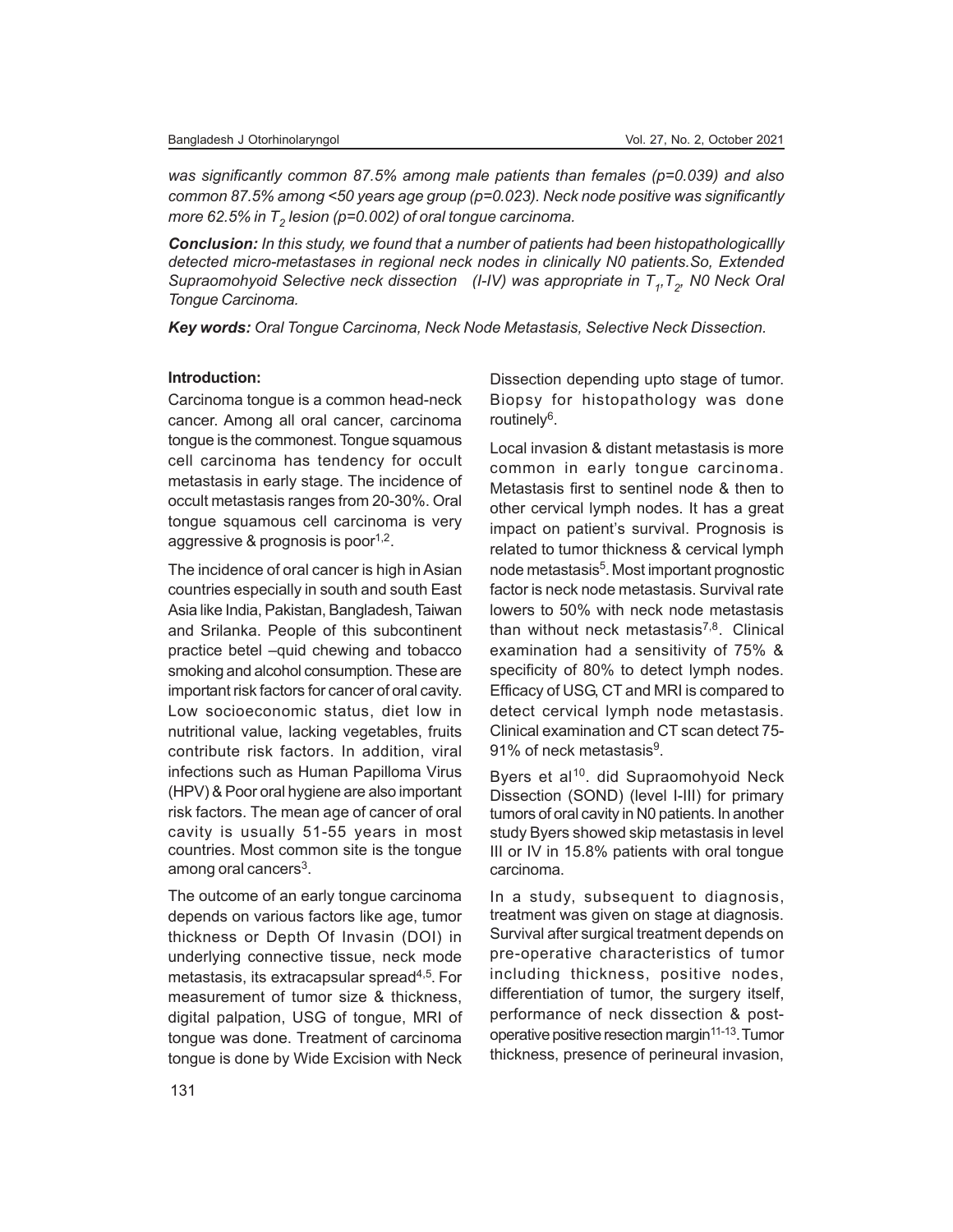cervical metastasis all influence prognosis of tongue carcinoma. Patients with greater thickness has more chance to regional metastasis. The management of N0 patients consists followings: watchful waiting, neck dissection when metastasis detected or prophylactic Selective Neck Dissection (SND) with hispathological examination of specimen. Most to author is in favor of prophylactic Selective Neck Dissection which is important in diagnostically and therapeutically<sup>14</sup>.

Several studies were done in abroad about the role of selective neck dissection, very few study was done in our country. In our study, after selective neck dissection, we found micrometastasis in a number (eight) of patients who were clinically N0 neck patients. This helped in formulating treatment of the patients. So, the importance of selective neck dissection in primary  ${\sf T}_1^{}$ ,  ${\sf T}_2^{}$ , N0 neck oral tongue carcinoma was observed in this study.

#### **Materials and Methods:**

This cross sectional study was carried out in the department of Otolaryngology-Head & Neck Surgery at BSMMU, Dhaka Medical College Hospital and National Institute of ENT, Dhaka with the duration of 24 months July 2017 to June 2019. A total number of 30 patients with primary  ${\sf T}_1^{}$ ,  ${\sf T}_2^{}$ , N0 neck oral tongue carcinoma was selected by purposive sampling technique who fulfill the inclusion criteria admitted into the hospital for selective neck dissection.

## **Selection criteria: Inclusion criteria:**

- i. Early oral tongue carcinoma i.e.  $T_1$ (greatest diameter d" 2cm, d"5mm DOI) and T $_{\rm 2}$  (>2 cm but d" 4cm &> 5mm-d" 10 mm DOI)
- ii. Clinically non-palpable neck node.

#### **Exclusion Criteria:**

- i. Tumor more than 4 cm in greatest diameter & depth of Invasion > 10mm.
- ii. Tumor involving base of tongue or grossly invading floor of mouth
- iii. Recurrent oral tongue carcinoma
- iv. Carcinoma tongue as second primary carcinoma in oral cavity
- v. Palpable neck node metastasis
- vi. Radiologically detectable neck node.

**Study Procedure: Patients with early oral** tongue carcinoma, admitted in the department of Otolaryngology- Head & Neck Surgery, BSMMU; Dhaka Medical College Hospital and National Institute of ENT, Dhaka who had fulfilled the inclusion criteria were enrolled in this study. After taking informed written consent, detailed history was taken in a preformed questionnaire as a data sheet (instrument). Clinical examination was done to assess primary tumor and neck. Imaging (MRI) was done to measure tumour size, thickness, extension and neck assessment. After Surgery, tongue specimen & neck dissection specimens were sent for histopathological examination. Pathological size and thickness of tongue lesion was assessed. Histopathological examination of neck nodes at different levels were done to see whether metastasis was present or not. Pathological size>4cm & thickness> 10 mm (DOI) was excluded from the study.

**Data processing and analysis**: All the data were compiled and sorted properly. Data was processed and analyzed by using Microsoft office Excel 2010, software. The numerical data were analyzed statistically; results were expressed as percentage and mean ± SD. Chi-square  $(x^2)$  test or Fisher's Exact test was done for comparison of data presented in categorical value. P- value <0.05 was considered as the level of significance.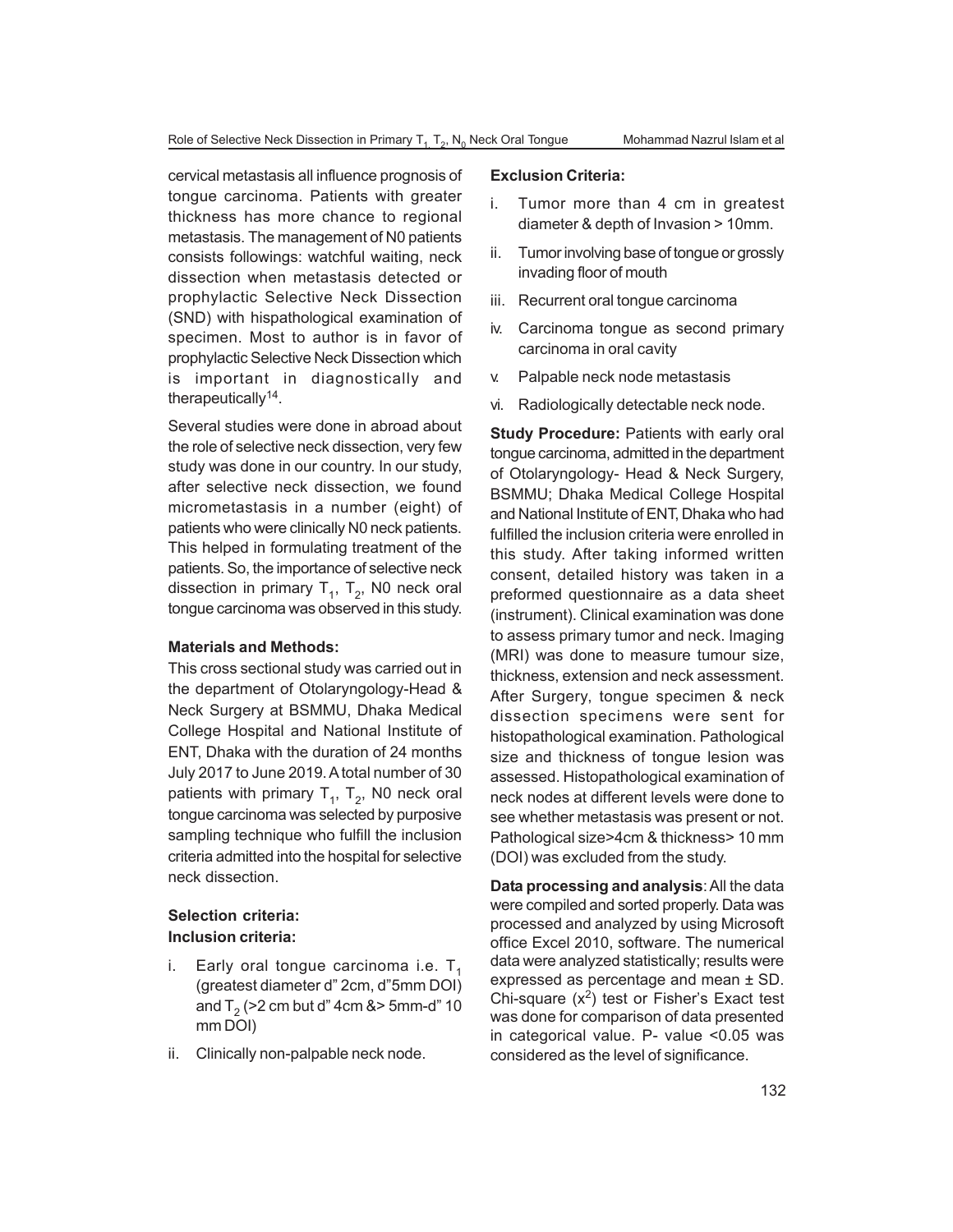#### **Results:**

Among 30 patients with early oral tongue carcinoma (T $_{1}$ , T $_{2}$ ) with clinically N0 (absence of nodal metastasis), 17 males and 13 females (M:F=1.3:1), age ranged from 26 years to 78 years (mean ±SD= 52.6±9.26). Among those patients 23 (76.7%) were in  $T_1$ stage and remaining 7 (23.3%) patients were in  ${\sf T}_2$  stage. All patients were clinically and radiologically negative for nodal metastasis (N0). All patients had under gone wide excision of primary tumour with Extended Supraomohyoid Selective Neck Dissection (I-IV) for nodal sampling. This sampling revealed histologically positive in 8 (26.67%) patients and negative in 22 (73.33%) patients.



**Figure 1** *T* (Tumour size) stage of the early *Carcinoma of Oral Tongue (n=30)*

| Baseline characteristics of the patients with<br>early Oral Tongue Carcinoma (n=30) |                |                      |
|-------------------------------------------------------------------------------------|----------------|----------------------|
| Variables                                                                           |                | Frequency Percentage |
| Age (in years)                                                                      |                |                      |
| $30$                                                                                | 1              | 3.33                 |
| $31 - 40$                                                                           | $\overline{2}$ | 6.67                 |
| 41-50                                                                               | 15             | 50                   |
| 51-60                                                                               | 6              | 20                   |
| 61-70                                                                               | 4              | 13.33                |
| >70                                                                                 | 2              | 6.67                 |
| Mean $\pm$ SD (Range) $52.6\pm9.26$                                                 | (26-78) years  |                      |
| Sex                                                                                 |                |                      |
| Male                                                                                | 17             | 56.7                 |
| Female                                                                              | 13             | 43.3                 |
| Personal habit                                                                      |                |                      |
| Smoking                                                                             | 19             | 63.3                 |
| Betelnut + tobacco                                                                  | 27             | 90.0                 |
| Alcohol                                                                             | 2              | 6.7                  |

**Table II :**

*Positive node sampling in relation to the age and gender of the patients in early Oral Tongue Carcinoma (n=30)*

| Variables |              | True N0      | Occult N+ve | Total       | p-value            |
|-----------|--------------|--------------|-------------|-------------|--------------------|
| Age       | $< 50$ years | $9(40.91\%)$ | 7(87.5%)    | 16(53.33%)  | 0.023 <sup>s</sup> |
|           | $> 50$ years | 13(59.09%)   | 1(12.5%)    | 14(46.67%)  |                    |
| Sex       | Male         | 10 (45.45%)  | 7(87.5%)    | 17 (56.67%) | 0.039 <sup>s</sup> |
|           | Female       | 12 (54.54%)  | $1(12.5\%)$ | 13 (43.33%) |                    |

| Table III : |
|-------------|
|-------------|

| Duration of betel nut plus raw tobacco chewing and smoking habits (n=30) |  |  |  |  |
|--------------------------------------------------------------------------|--|--|--|--|
|--------------------------------------------------------------------------|--|--|--|--|

| Duration    | Betel nut plus raw<br>tobacco chewing | Smoking     | Both (Betel nut plus raw<br>tobacco chewing and smoking) | <b>None</b> |
|-------------|---------------------------------------|-------------|----------------------------------------------------------|-------------|
| < 10 years  | $4(14.8\%)$                           | $2(10.5\%)$ | $3(15.0\%)$                                              |             |
| 10-20 years | $6(22.2\%)$                           | $4(21.1\%)$ | $5(25.0\%)$                                              | 0           |
| > 20 years  | 17 (62.9%)                            | 13 (68.4%)  | 12 (60.0%)                                               | 0           |
| Total       | 27 (100.0%)                           | 19 (100.0%) | 20 (100.0%)                                              | 3           |

**Table I :**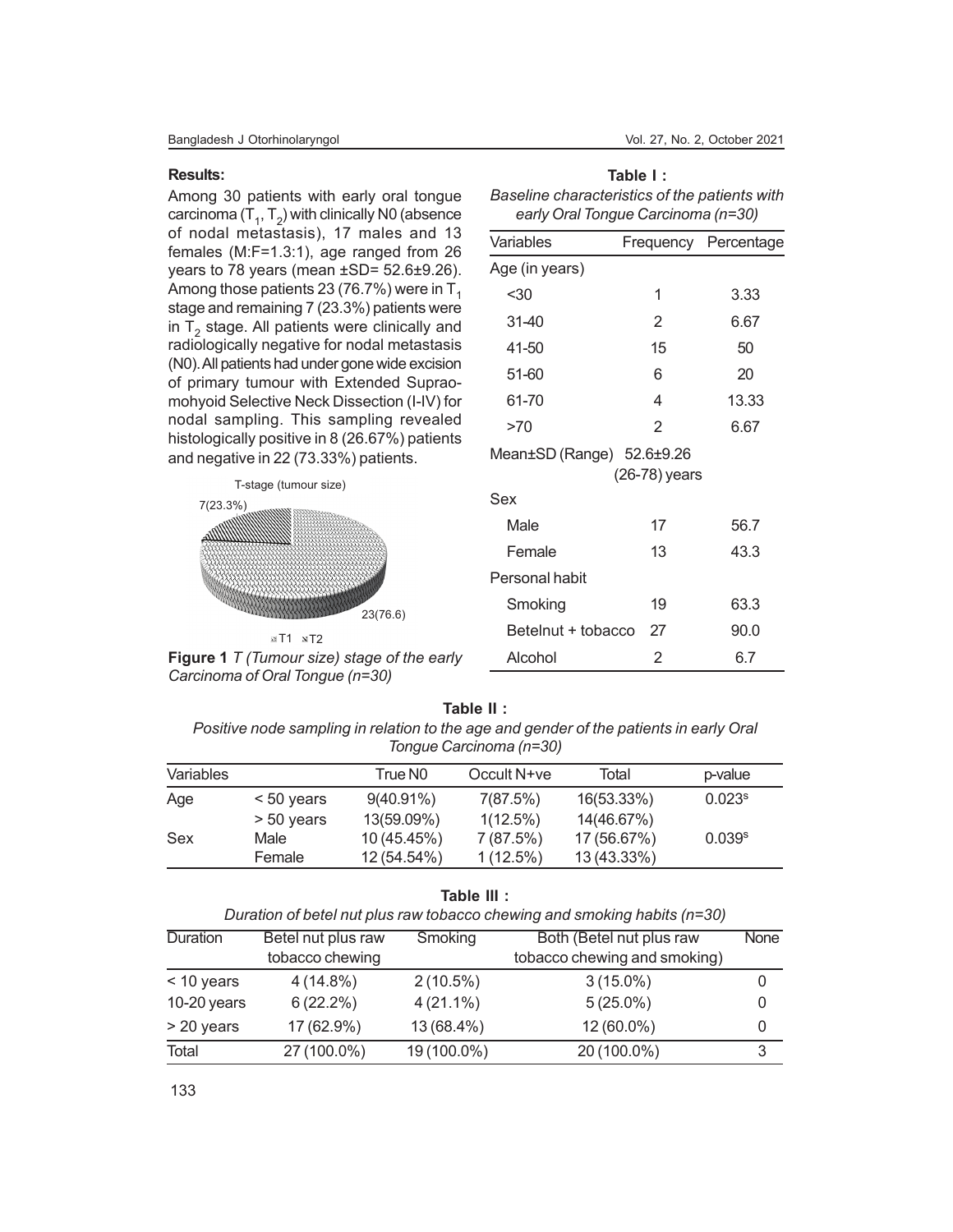## **Table IV :**

*Distribution of the patients by presenting symptoms, anatomical sites and macroscopic features (n=30)*

| Variables                    | Frequency      | Percentage (%) |  |
|------------------------------|----------------|----------------|--|
| Presenting complaints        |                |                |  |
| Ulcerated tongue             | 28             | 93.3           |  |
| Dysphagia                    | 22             | 73.3           |  |
| Pain in tongue               | 18             | 60.0           |  |
| <b>Excess salivation</b>     | 9              | 30.0           |  |
| Earache                      | 2              | 6.7            |  |
| Anatomical sites             |                |                |  |
| Lateral border of the tongue | 22             | 73.3           |  |
| Dorsum                       | 4              | 13.3           |  |
| Ventral surface              | $\overline{2}$ | 6.7            |  |
| Tip of tongue                | 2              | 6.7            |  |
| Macroscopic features         |                |                |  |
| Ulcerative                   | 20             | 66.7           |  |
| Exophytic                    | 6              | 20.0           |  |
| Fungating                    | 3              | 10.0           |  |
| Infiltrative                 | 1              | 3.3            |  |

#### **Table V :**

*Categorization of early oral tongue carcinoma (T<sup>1</sup> andT<sup>2</sup> ) according to node positive status (n=30)*

| T-Tumour size (greatest diameter | $N0\%$ )    | $N+ve$ $%$ | Total $(\% )$ | p value            |
|----------------------------------|-------------|------------|---------------|--------------------|
| in cm) and depth of invasion     |             |            |               |                    |
| $T_1$ ( $\leq$ 2 cm)             | 20 (90.9%)  | 3(37.5%)   | 23 (76.7%)    | 0.002 <sup>s</sup> |
| $T2$ (>2 - 4 cm)                 | $2(9.1\%)$  | 5(62.5%)   | $7(23.3\%)$   |                    |
| Total                            | 22 (100.0%) | 8(100.0)   | 30(100.0)     |                    |

## **Table VI :**

*Relation between tumor thickness and Neck Node metastasis among study subjects (N=30).*

| Tumor thickness(mm) | Neck Node Metastasis |                  | t-test | p value                 |
|---------------------|----------------------|------------------|--------|-------------------------|
|                     | Positive (n=8)       | $Negative(n=22)$ |        |                         |
| Mean $\pm$ SD       | $5.55 \pm 1.07$      | $2.88 \pm 0.75$  | 8.32   | $< 0.001$ <sup>**</sup> |
| Range               | $4.3 - 7.8$          | $1.10 - 4.0$     |        |                         |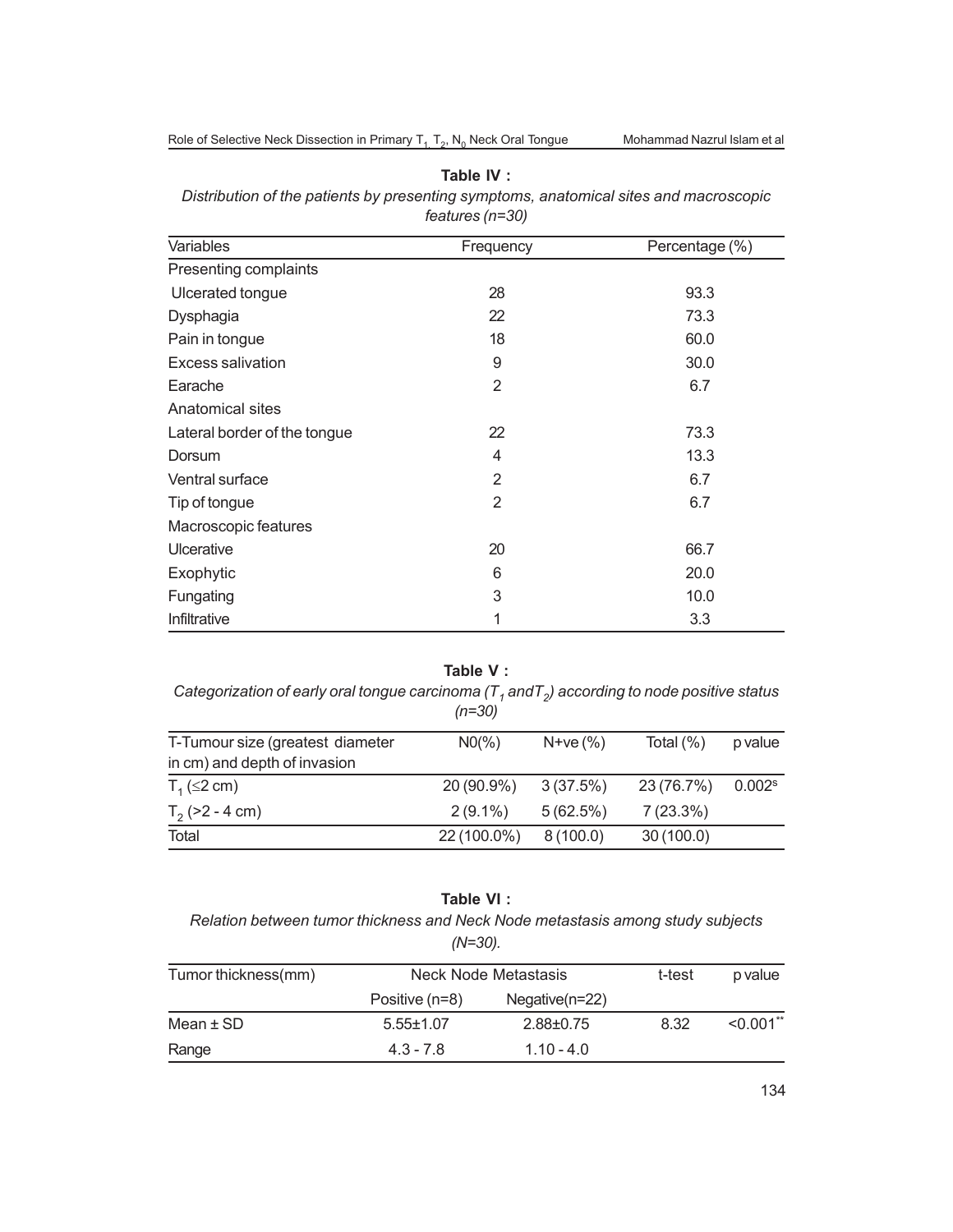

**Figure-2:** *Frequency of node positive in different neck node levels in early Oral Tongue Carcinoma (n=8)*

Most common 4 (50%) involved group was upper deep cervical lymph node in submandibular area (level- I) followed by level-II 3 (37.5%) and level –III 1 (12.5%).

## **Discussion:**

The present study was conducted to determine the incidence of occult metastases in patients with  ${\sf T}_1$  and  ${\sf T}_2$  oral tongue carcinoma and to assess the pattern of involvement of cervical nodal metastasis in different lymph node levels. This crosssectional study was conducted among 30 clinically  $\mathsf{N}_{\overline{0}}$  patients with early  $\mathsf{T}_{\overline{1}},\,\mathsf{T}_{\overline{2}}$  Oral Tongue Carcinoma in three different tertiary hospitals in Dhaka.

The primary tumor was clinically T<sub>1</sub> in 23 (76.67%) patients and  $T_2$  in 7 (23.33%) patients. Neck of all patients was clinically negative (N<sub>0</sub>). Wide excision of primary tumour and Extended Supraomohyoid Selective Neck Dissection (I-IV) was done in all patients.

Among those patients, male were dominant. Total 17 (56.67%) male and 13(43.33%) females (M:F=1.3.1). In a different study in Pakistan it was  $1.6:1^{15}$  and in India was 1.5:1.16 Incidence of tongue cancer in India is second highest in the world. Among males

the age adjusted incidence rate is as high as 14/100,000 per year in Ahmedabad while among females it is 74/100,000 in Mumbai.

Age of the patients ranged from 26 years to 78 years (mean ±SD: 52.6±9.26). Highest frequency of age among the patients with early oral tongue carcinoma was in 4th decade 50%, next to this was in 5<sup>th</sup>decade 20%. Study in Pakistan<sup>15</sup> the age of the patients ranged from 34 to 72 years, in India<sup>17,18</sup> ranged from 22 to 75 years, These patients were exposed to risk factors for long time.

Most of the patients 90% with early oral tongue carcinoma had the habit of taking raw tobacco and betel nut chewing (Table-I). 63.3% patients had the habit of smoking and most of them were male. Our study is similar with other study<sup>20</sup> who reported most of the patients were practicing betel nut with raw tobacco chewing 60.0% and smoking 64.7% more than 20 years.

Tongue ulceration was most common presenting feature 28 (93.3%) followed by dysphagia 22 (73.33%) and pain in tongue 18 (60%) (Table-IV). This study is similar with another study. 21

The commonest involved site (Table-IV) of carcinoma was in lateral border of the tongue 73.3%. Ulcerative lesion was more common 66.7%, exophytic, fungating and infiltrative was 20%, 10% and 3.3% respectively (Table-IV). Ulcerative lesion was found common in early oral tongue carcinoma22,23. Probably the reason is that tongue is a mobile organ. So any malignant growth which has less blood supply tends to become ulcerative with contact of sharp teeth.

Following selective neck dissection, neck node sampling revealed histologically positive for metastasis only in 8 (26.67%) patients; 22 (73.33%) patients revealed no metastases. Occult lymph node metastasis was more in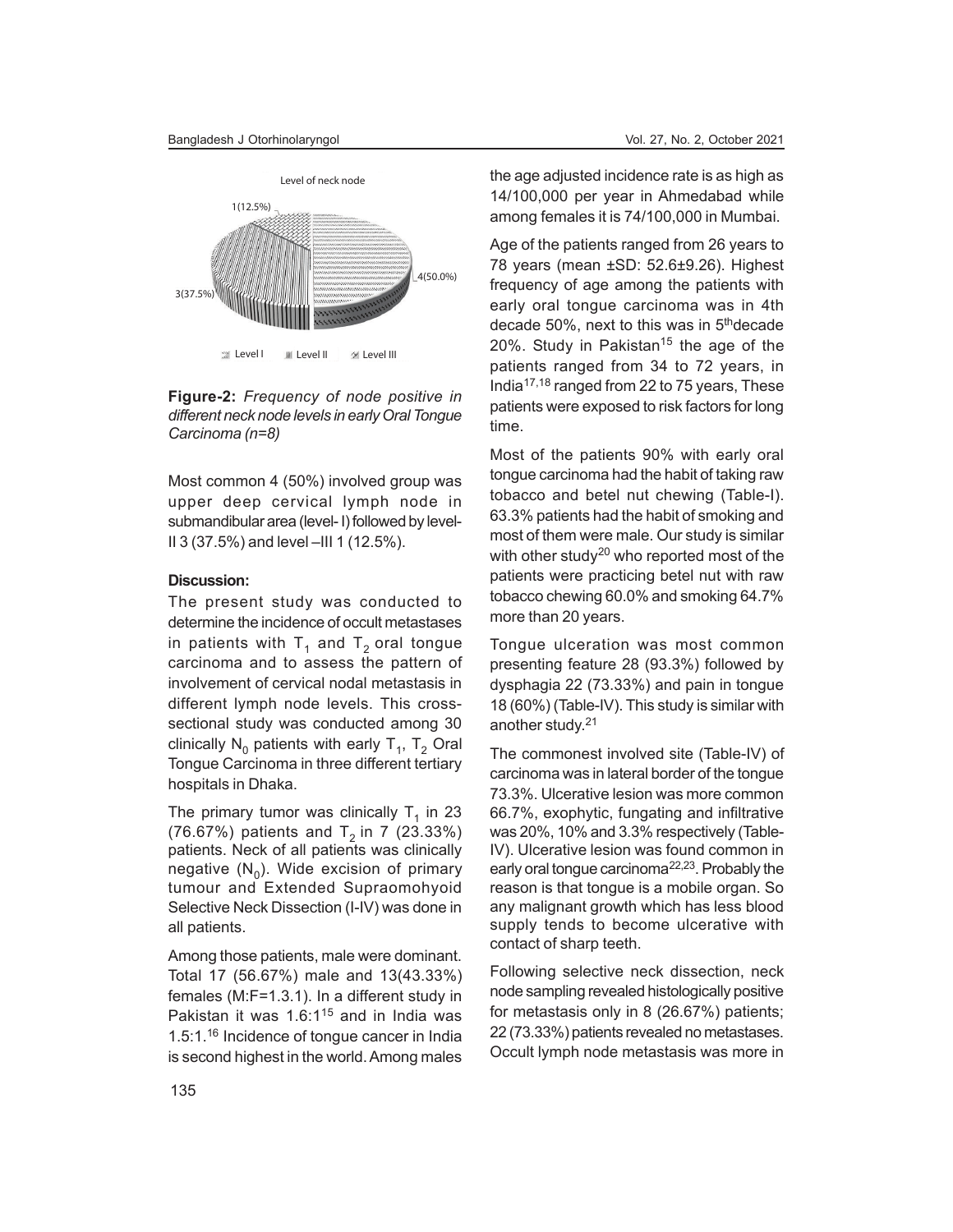$T_2$  stage 62.65% of the carcinoma of oral tongue. The proportion of sampling node positive in the two different tumour stage (T $_{\rm 1}$ ,  $\mathrm{T}_2$ ) was significantly different (p= 0.002) (Table-5). Node positive found more in male patients (Table-II). This is similar to another study<sup>18</sup>. This is because male are exposed to more risk factors like betel nut & tobacco chewing, smoking and alcoholism. Occult lymph node metastasis was common in patients less than fifty years (Table-III), similar to previous study. <sup>18</sup> This group of patients were exposed to risk factors for long duration. The tumor size and depth of the tumor had important role in lymph node metastasis; larger tumor with more depth of invasion had more nodal metastasis (Table-VI).

Most commonly 50.0% involved group was upper cervical node in submandibular area (level-1), level- II and level-III were 37.5% and 12.5% respectively. There was no involvement of level- IV node (Figure-2). In a study<sup>16</sup> they found that level- II lymph node was commonly involved 63.6% followed by level-I 51.5%, level-III 18.2% and level- IV 15.2%.

Elective neck treatment is traditionally recommended when risk of occult metastasis exceeds 20%. Present study demonstrated a 26.67% incidence of occult metastasis in primary  ${\sf T}_1, \, {\sf T}_2$  oral tongue carcinoma. So, Extended Supraomohyoid Selective Neck Dissection (I-IV) was justified in patients presenting with  $\mathsf{T}_{\mathsf{1}},\mathsf{T}_{\mathsf{2}},\mathsf{N}_{\mathsf{0}}$  Neck Oral Tongue Carcinoma.

## **Conclusion:**

This study revealed that a number 8 (26.67%) of patients had histopathologically detected micrometastases in the regional neck nodes in clinically  $\mathsf{N}_{0}$  patients. This was significantly common among male patients with  $\mathsf{T}_2$  stage of carcinoma and patients aged below fifty years. So, Extended Supraomohyoid Selective Neck Dissection was beneficial for

treating primary T $_{\rm 1}$ , T $_{\rm 2}$ , N $_{\rm 0}$  Neck Oral Tongue Carcinoma. So, early Oral Tongue Carcinoma  $\mathsf{(T}_1\!,\! \mathsf{T}_2\!,\mathsf{N}_0\!$  neck) should be treated by surgery, wide excision maintaining safe margin accompanied by Extended Supraomohyoid Selective Neck Dissection (SOSD)+ followed by Radiotherapy.

#### **References:**

- 1. Jemal A, Bray F, Center MM, Ferlay J, Ward E, Forman D. Global cancer statistics. CA: a cancer journal for clinicians. 2011 Mar; 61 (2) : 69-90.
- 2. Jemal A, Siegel R, Xu J, Ward E. Cancer statistics, 2010. CA: a cancer journal for clinicians. 2010 Sep; 60 (5) : 277- 300.
- 3. Rao SV, Mejia G, Roberts-Thomson K, Logan R. Epidemiology of oral cancer in Asia in the past decade-an update (2000-2012). Asian Pacific journal of cancer prevention. 2013; 14 (10) : 5567- 77.
- 4. Greenberg JS, Fowler R, Gomez J, Mo V, Roberts D, El Naggar AK, Myers JN. Extent of extracapsular spread: a critical prognosticator in oral tongue cancer. Cancer: Interdisciplinary International Journal of the American Cancer Society. 2003 Mar 15; 97 (6) : 1464-70.
- 5. Massano J, Regateiro FS, Januário G, Ferreira A. Oral squamous cell carcinoma: review of prognostic and predictive factors. Oral surgery, oral medicine, oral pathology, oral radiology, and endodontology. 2006 Jul 1; 102 (1) : 67-76.
- 6. Madana J, Laliberté F, Morand GB, Yolmo D, Black MJ, Mlynarek AM, Hier MP. Computerized tomography based tumor-thickness measurement is useful to predict postoperative pathological tumor thickness in oral tongue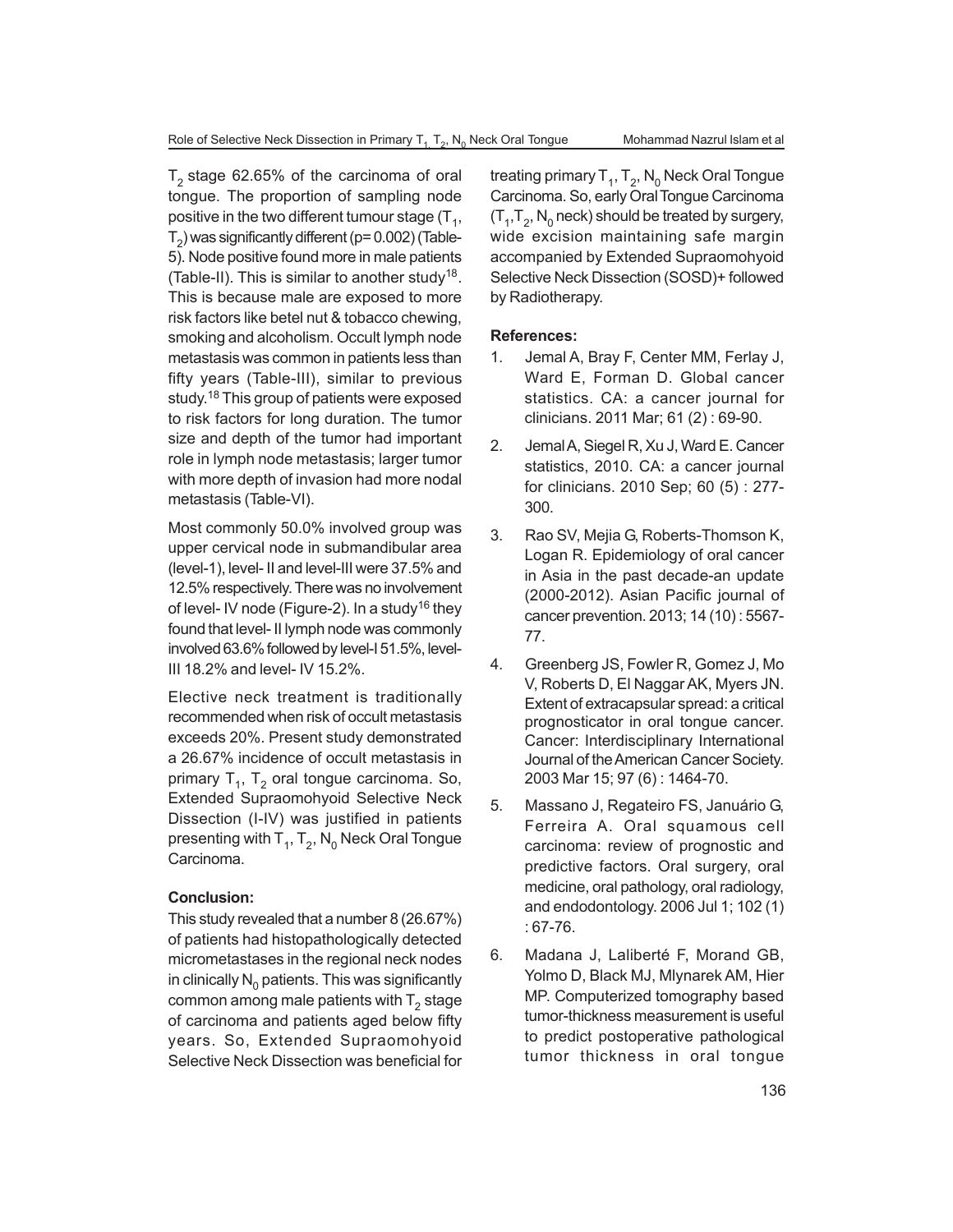squamous cell carcinoma. Journal of Otolaryngology-Head & Neck Surgery. 2015 Dec; 44 (1) : 1-4.

- 7. Duvvuri U, Simental Jr AA, D'Angelo G, Johnson JT, Ferris RL, Gooding W, Myers EN. Elective neck dissection and survival in patients with squamous cell carcinoma of the oral cavity and oropharynx. The Laryngoscope. 2004 Dec; 114 (12) : 2228-34.
- 8. Yuen AP, Ho CM, Chow TL, Tang LC, Cheung WY, Ng RW, Wei WI, Kong CK, Book KS, Yuen WC, Lam AK. Prospective randomized study of selective neck dissection versus observation for N0 neck of early tongue carcinoma. Head & Neck: Journal for the Sciences and Specialties of the Head and Neck. 2009 Jun; 31 (6) : 765-72.
- 9. Stuckensen T, Kovacs AF, Adams S, Baum RP. Staging of the neck in patients with oral cavity squamous cell carcinomas: a prospective comparison of PET, ultrasound, CT and MRI. Journal of Cranio-maxillofacial surgery. 2000 Dec 1; 28 (6): 319-24.
- 10. Byers RM, Weber RS, Andrews T, McGill D, Kare R, Wolf P. Frequency and therapeutic implications of "skip metastases" in the neck from squamous carcinoma of the oral tongue. Head & neck. 1997 Jan; 19 (1) : 14-9.
- 11. Lo WL, Kao SY, Chi LY, Wong YK, Chang RC. Outcomes of oral squamous cell carcinoma in Taiwan after surgical therapy: factors affecting survival. Journal of oral and maxillofacial surgery. 2003 Jul 1; 61 (7) : 751-8.
- 12. Manuel S, Raghavan SK, Pandey M, Sebastian P. Survival in patients under 45 years with squamous cell carcinoma of the oral tongue. International journal

of oral and maxillofacial surgery. 2003 Apr 1; 32 (2) : 167-73.

- 13. Liu X, Wang A, Muzio LL, Kolokythas A, Sheng S, Rubini C, Ye H, Shi F, Yu T, Crowe DL, Zhou X. Deregulation of manganese superoxide dismutase (SOD2) expression and lymph node metastasis in tongue squamous cell carcinoma. Bmc Cancer. 2010 Dec; 10  $(1)$ : 1-8.
- 14. Mirea D, Grigore R, Safta D, Mirea L, Popescu CR, Popescu B, Berteºteanu SV. Elective neck dissection in patients with stage  ${\sf T_1}$ -  ${\sf T_2}$ N0 carcinoma of the anterior tongue. Hippokratia. 2014 Apr; 18 (2) : 120.
- 15. Akhtar S. Neck involvement in early carcinoma of tongue. Is elective neck dissection warranted?. Journal of the Pakistan Medical Association. 2007; 57  $(6)$ : 305-7.
- 16. Nithya CS, Pandey M, Naik BR, Ahamed IM. Patterns of cervical metastasis from carcinoma of the oral tongue. World Journal of Surgical Oncology. 2003 Dec; 1 (1) : 1-6.
- 17. Varghese C and Vijayaprasad B. Population based cancer registry, Trivandrum, 1991–95. Regional Cancer Centre, Trivandrum, 1999: 1991-5.
- 18. Amaral TM, da Silva Freire AR, Carvalho AL, Pinto CA, Kowalski LP. Predictive factors of occult metastasis and prognosis of clinical stages I and II squamous cell carcinoma of the tongue and floor of the mouth. Oral oncology. 2004 Sep 1; 40 (8) : 780-6.
- 19. Chiesa F, Mauri S, Grana C, Tradati N, Calabrese L, Ansarin M, Mazzarol G, Paganelli G. Is there a role for sentinel node biopsy in early N0 tongue tumors?. Surgery. 2000 Jul 1; 128 (1) : 16-21.